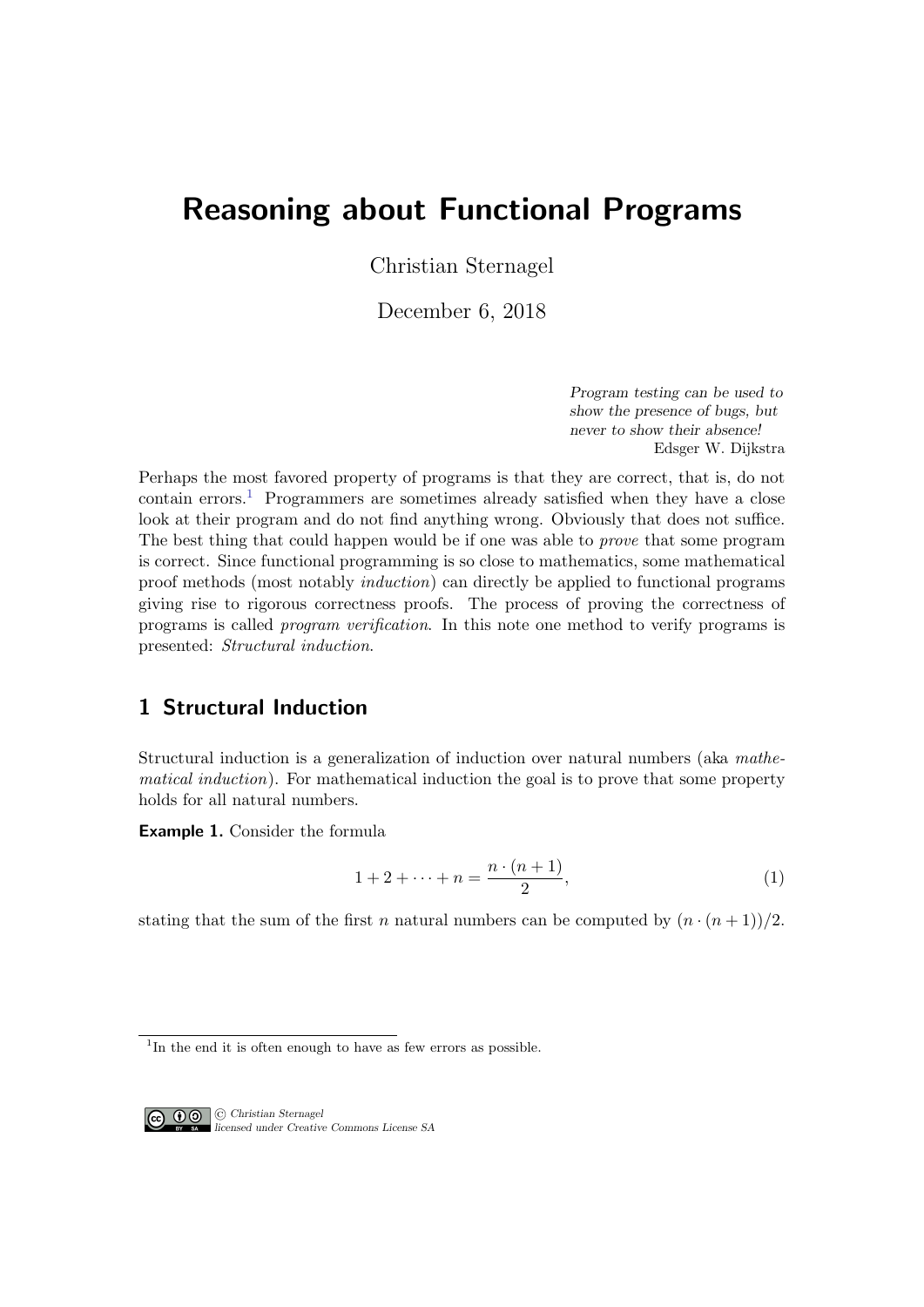Proof. Using the principle of mathematical induction this can be proved by first considering the base case, which happens to be  $n = 0$ . Clearly the sum of the first 0 natural numbers is 0. Substituting 0 for  $n$  in the right-hand side of [\(1\)](#page-0-1) results in

$$
\frac{0\cdot(0+1)}{2}=0.
$$

Hence the statement is true for the base case. Afterwards the induction step (or step case) is considered. For natural numbers that is proving—under the assumption that the desired property holds for  $n$ —that the property does hold for  $n+1$ . The assumption is called induction hypothesis (IH). In the current example the IH is

$$
1+2+\cdots+n=\frac{n\cdot(n+1)}{2}.
$$

It remains to be shown that the left-hand side of [\(1\)](#page-0-1) equals the right-hand side of [\(1\)](#page-0-1) if  $n+1$  is substituted for n. After the substitution the left-hand side becomes  $1+2+$  $\cdots + (n+1)$  which can be transformed as follows:

$$
(1 + 2 + \dots + n) + (n + 1)
$$
  
=  $\frac{n \cdot (n + 1)}{2}$  (by IH on 1 + 2 + \dots + n)  
=  $\frac{n \cdot (n + 1) + 2n + 2}{2}$  (denominator adaptation)  
=  $\frac{n^2 + n + 2n + 2}{2}$  (multiplication)  
=  $\frac{(n + 1) \cdot (n + 2)}{2}$  (expansion)

which is the right-hand side of [\(1\)](#page-0-1) where  $n + 1$  is substituted for n and thus concludes the proof.  $\Box$ 

The intuition behind this proof method is the following: Suppose you want to convince yourself that [\(1\)](#page-0-1) does hold for  $n = 3$ . The available ingredients are a proof that the formula does hold for  $n = 0$  and a proof of the implication:

If 
$$
1 + 2 + \dots + n = \frac{n \cdot (n+1)}{2}
$$
 then  $1 + 2 + \dots + n + (n+1) = \frac{(n+1) \cdot (n+2)}{2}$ .

Then starting at  $0 = (0 \cdot (0 + 1))/2$  the implication can be used to get the result for 1 namely  $1 = (1 \cdot (1+1))/2$ . Applying the implication another two times yields the desired result  $6 = (3 \cdot (3 + 1))/2$ . In this way, every natural number can be reached and hence the property has to hold for all natural numbers.

**Definition 1.** The principle of *mathematical induction* states that, given a property  $P$ , if  $P(0)$  holds and the implication  $P(n) \to P(n+1)$  holds for all  $n \in \mathbb{N}$ , then  $P(n)$  for all  $n \in \mathbb{N}$ . Put more formally,

$$
(P(0) \land \forall n.(P(n) \to P(n+1))) \to \forall n.P(n).
$$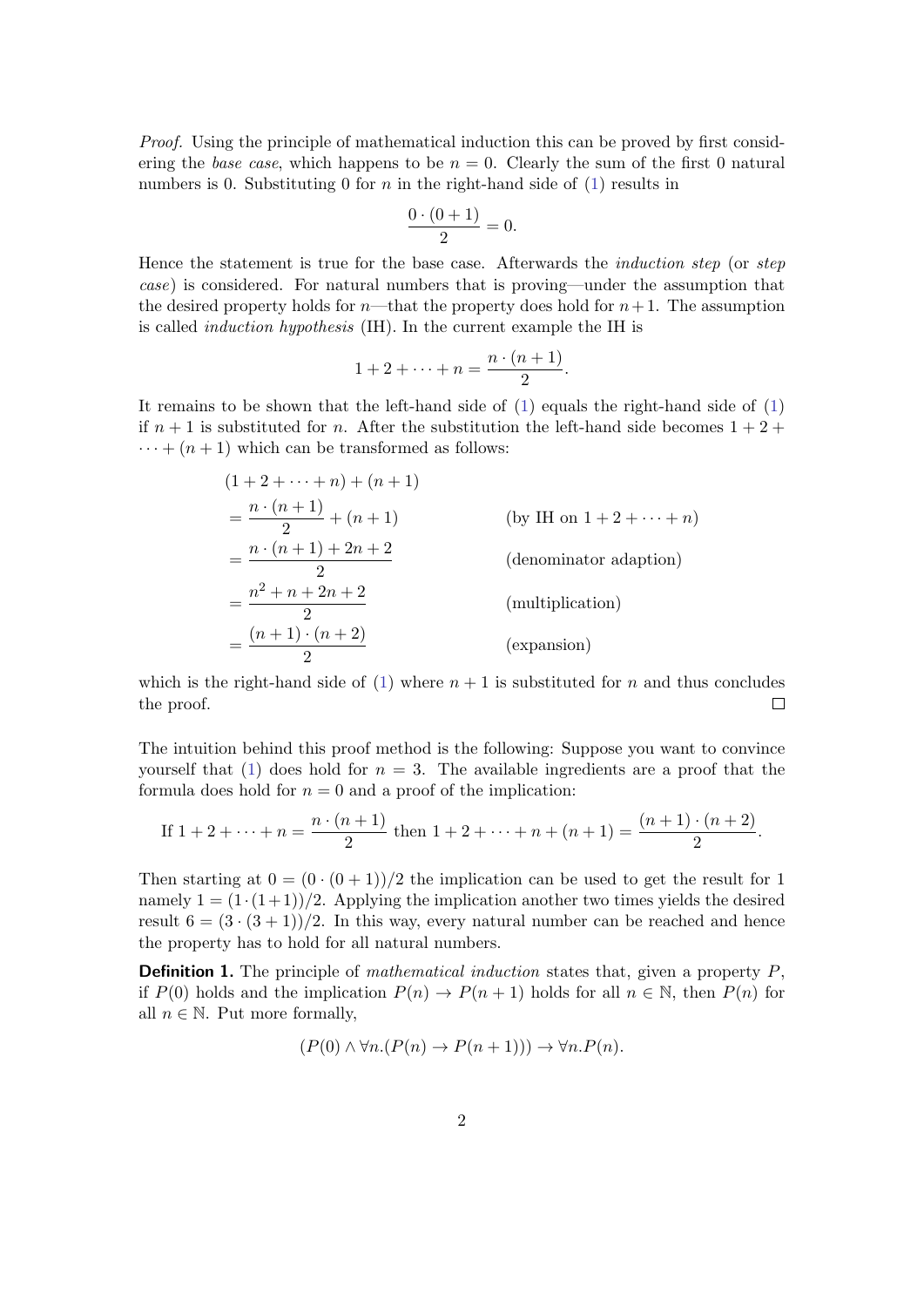Now it is obvious that the second bound occurrence of  $n$  does not depend on the first and hence it could also be stated, for example,

$$
(P(0) \land \forall k.(P(k) \to P(k+1))) \to \forall n.P(n)
$$

since renaming bound variables does not change the meaning.

Let us have a second look at the proof of  $(1)$ . This time concentrating on the different ingredients of the principle of mathematical induction that occur in it. The property P is identified to be

$$
P(x) = \left(\sum_{i=1}^{x} i = \frac{x \cdot (x+1)}{2}\right),
$$

that is, the whole equation from [\(1\)](#page-0-1) (which should be indicated by the surrounding parentheses). From a functional programming point of view,  $P$  can be seen as a function of type Int -> Bool, returning True if the given number satisfies [\(1\)](#page-0-1) and False otherwise. A different reading of the formula

$$
(P(0) \land \forall k.(P(k) \to P(k+1))) \to \forall n.P(n)
$$

would be: "In order to prove  $\forall n.P(n)$ , it suffices to show that  $P(0)$  is true and  $\forall k.(P(k) \rightarrow$  $P(k + 1)$ ) is true." Hence there are two things to show. Firstly,  $P(0)$  which is called the base case and secondly  $\forall k.(P(k) \rightarrow P(k+1))$  which is called the step case. A different reading of the step case would be: "Assuming that for arbitrary  $k \in \mathbb{N}$ ) we have  $P(k)$ , show that also  $P(k + 1)$ ." Hence to prove the step case,  $P(k)$  is used as a fact (called *induction hypothesis*) and using this fact,  $P(k + 1)$  has to be shown. Consider the following proof of  $(1)$ :

**Base Case** The property P has to be shown for 0. By substituting x by 0 in  $P(x)$  this translates to

$$
\sum_{i=1}^{0} i = \frac{0 \cdot (0+1)}{2}.
$$

This is obviously true, hence  $P(0)$  has been shown.

**Step Case** Assume  $P(k)$  holds for an arbitrary k, that is,  $\sum_{i=1}^{k} = \frac{k \cdot (k+1)}{2}$  $\frac{x+1}{2}$ . Using this try to show  $P(k+1)$ , that is,

$$
\sum_{i=1}^{k+1} i = \frac{(k+1) \cdot ((k+1) + 1)}{2}.
$$

This can be shown in a similar way as in the previous proof of [\(1\)](#page-0-1).

Reconsidering what has been shown yields P(0) (from the base case) and  $\forall k.(P(k) \rightarrow$  $P(k+1)$ ) (from the step case, since k has been arbitrary). Combining these two formulas yields

$$
P(0) \land \forall k. (P(k) \to P(k+1)).
$$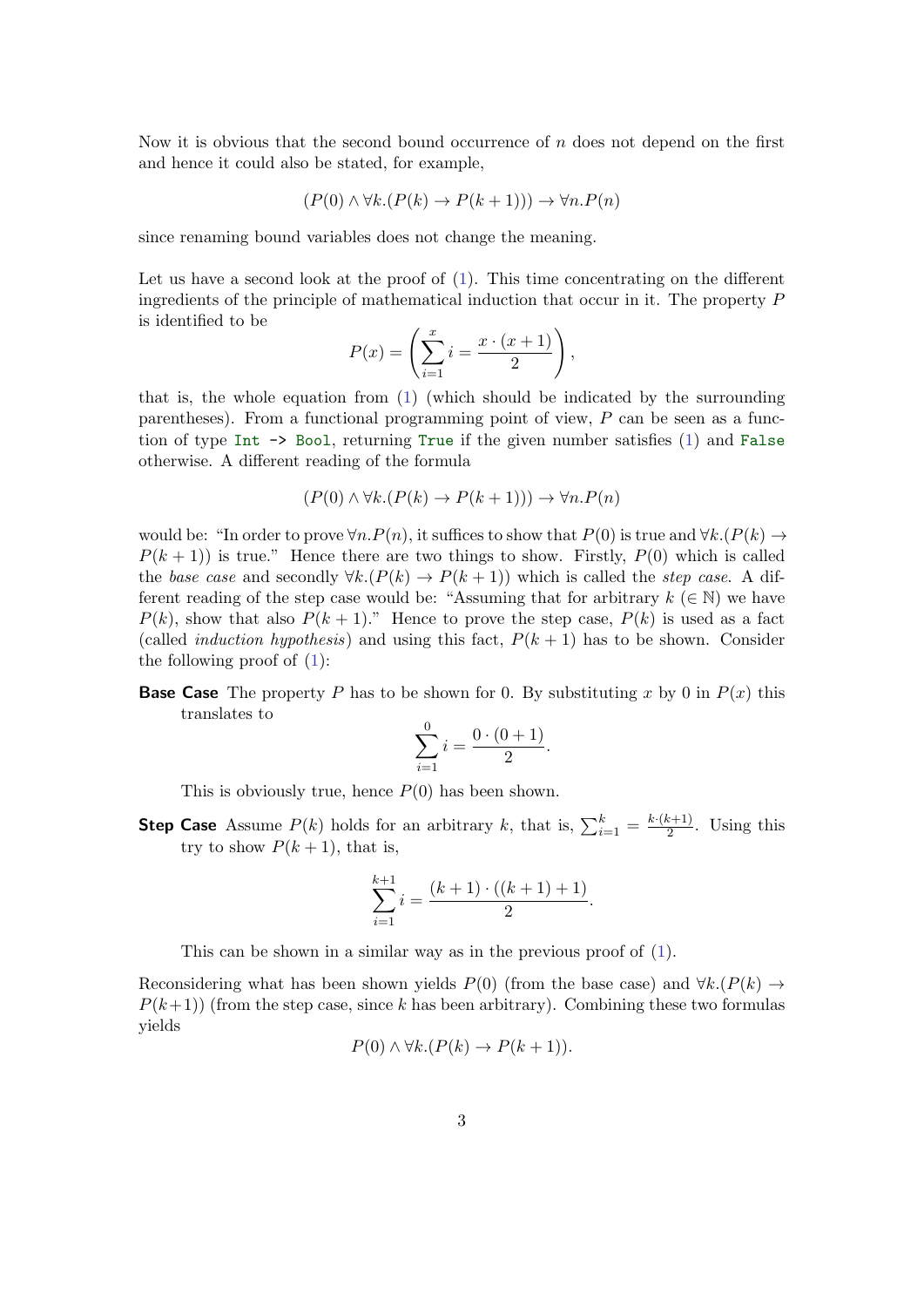This is exactly the premise of

$$
(P(0) \land \forall k.(P(k) \to P(k+1))) \to \forall n.P(n)
$$

and hence it follows that  $\forall n.P(n)$  denoting that P is true for all natural numbers.

In the case of structural induction a proof is very similar, the only difference being that the number of base cases and step cases depends on the exact structure induction is applied upon. In the following this structure is always an algebraic data type, where the base cases correspond to constructors that do not refer recursively to the defined type and the step cases correspond to those that do.

## 1.1 Structural Induction Over Lists

Recall the type of lists that could be defined by

data  $[a] = [] |$  (:) a  $[a]$ 

With respect to induction, lists are very similar to natural numbers. The base case being  $P([1])$  (that is, P holds for lists of length 0) and the step case  $P(xs) \rightarrow P(x : xs)$  (that is, assuming that the property holds for lists of length  $n$  it does also hold for lists of length  $n+1$ ). Indeed, structural induction over lists is exactly the same as mathematical induction on the length of lists.

Example 2. As an example it is proved that the sum of the lengths of two lists is the same as the length of the combined list, that is, for all lists  $xs$  and  $ys$  it holds that

length  $xs$  + length  $ys$  = length  $(xs + ts)$ 

Where length is defined by

 $length$   $]$  = 0 length  $(x:xs) = 1 + length xs$ and '++' by  $[]$  ++  $\gamma s = \gamma s$  $(x:xs)$  ++  $ys = x : (xs + ys)$ 

Proof. We use induction over xs to show the property

 $P(xs) = (length xs + length ys = length (xs ++ ys))$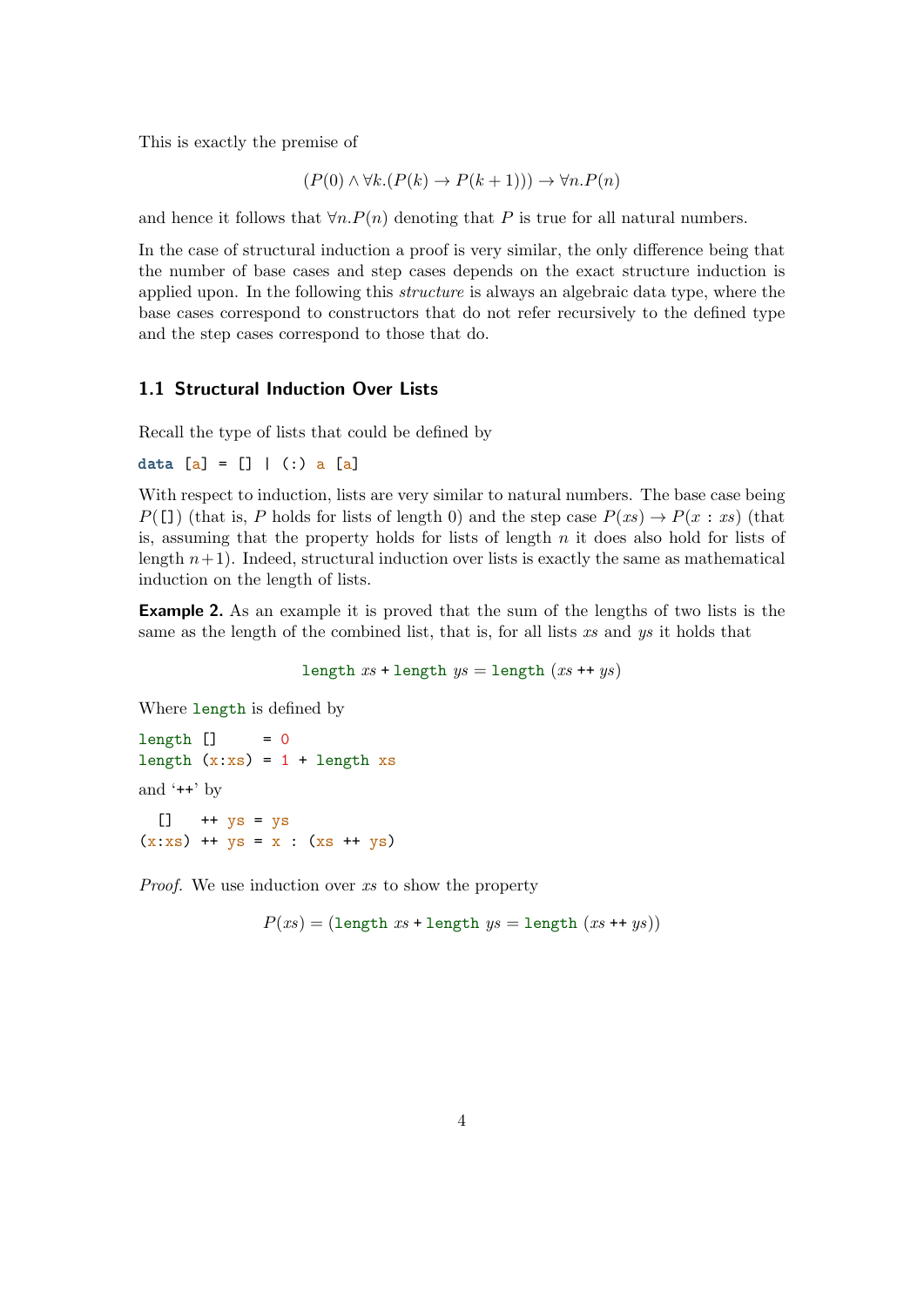**Base Case**  $(xs = [])$ . We have to show  $P([$ ]), that is,

length  $[]$  + length  $ys =$  length  $([] + + ys)$ 

By the definition of length the length of an empty list is 0. Hence the left-hand side equals length  $ys$ . By the definition of  $'++'$  the right-hand side also yields length ys.

**Step Case**  $(xs = z : zs)$ .

The IH is  $P(zs)$ , that is, length  $zs + \text{length }ys = \text{length } (zs ++ys)$ . We have to show  $P(z:zs)$ , that is,

```
length (z : zs) + length ys = length ((z : zs) ++ ys)
```
Let us try to transform the left-hand side to the corresponding right-hand side:

length 
$$
(z : zs)
$$
 + length  $ys = 1$  + length  $zs$  + length  $ys$   
\n
$$
\stackrel{\text{III}}{=} 1 + \text{length } (zs + t ys)
$$
\n
$$
= \text{length } (z : (zs + t ys))
$$
\n
$$
= \text{length } ((z : zs) + t ys)
$$

Often induction over lists is used to prove equality between two expressions. If one of the expressions is intuitively easy to understand but inefficient and the other is very complex but fast, then induction is a nice way to make sure that replacing the easy expressions by the complex ones will not alter the result of a program (but maybe the program will be much faster afterwards).

Remark. While this is not the full story (e.g., what happens in the presence of partial functions like head—which is not defined on empty lists—or in the case of nontermination or potentially infinite data, like streams?), it has been shown that this so called fast and loose reasoning is morally correct [\[1\]](#page-8-0). Thus, for the sake of simplicity, whenever we apply induction, we assume that all involved functions are total and all involved data is finite.

## 1.1.1 Properties of List Functions

Recall the append function on lists '++.' First it can be shown that nil is a left identity with respect to list concatenation.

<span id="page-4-0"></span>**Lemma 1.1.**  $\lbrack \cdot \rbrack$  is a left identity of  $\lbrack \cdot + \cdot \rbrack$ , that is,

$$
[] + + ys = ys
$$

for all lists ys.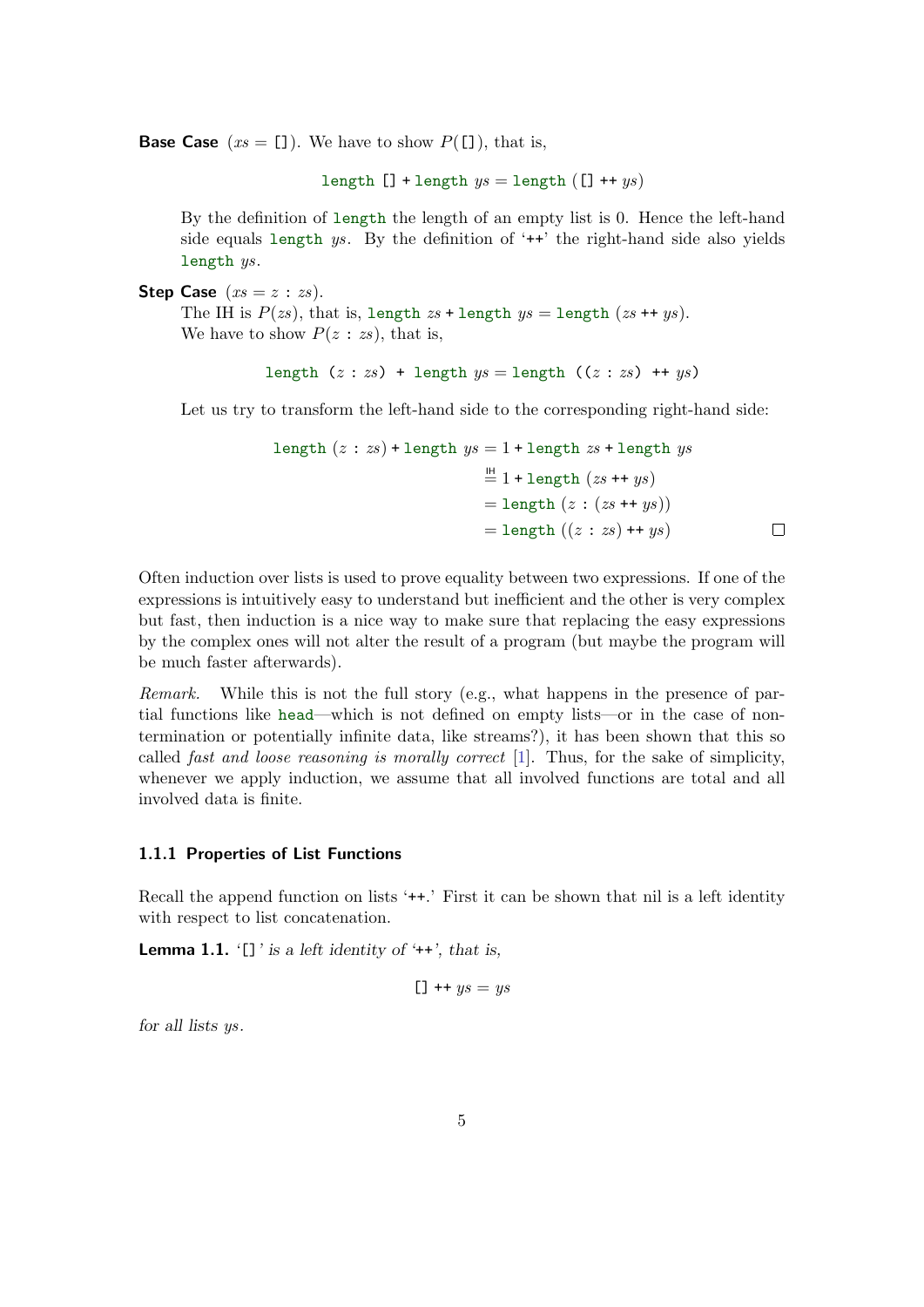Proof. This follows immediately from the definition of '++'.

It can also be shown that nil is a right identity for list concatenation.

**Lemma 1.2.** '[]' is a right identity of ' $++$ ', that is,

$$
xs\dashv\vdash [\rrbracket]=xs
$$

for all lists xs.

Proof. By induction over the list xs.

**Base Case**  $(xs = [])$ . By the definition of  $++$  it follows immediately that  $[] ++[] = []$ . **Step Case**  $(xs = y : ys)$ . The IH is  $ys + [] = ys$ .

$$
(y : ys) \dashleftarrow \text{L} = y : (ys \dashleftarrow \text{L})
$$
\n
$$
\stackrel{\text{IH}}{=} y : ys.
$$
\n
$$
\Box
$$

Then by induction it can be proved that the evaluation order of '++' is irrelevant.

Lemma 1.3. Concatenation of lists is associative, that is,

$$
(xs + ys) + zs = xs + (ys + zs).
$$

Proof.

**Base Case**  $(xs = [])$ . Starting at the left-hand side, the following derivation can be done

$$
(1 + ys) + zs = ys + zs
$$
 (by Lemma 1.1).

The same result can be obtained starting at the right-hand side:

$$
[1 + (ys + zs) = ys + zs
$$
 (by Lemma 1.1).

**Step Case**  $(xs = w : ws)$ . The IH is  $(ws ++ys) + zs = ws ++(ys ++zs)$ . For the left-hand side we obtain:

$$
((w : ws) + ys) + zs = (w : (ws + ys)) + zs
$$
 (definition of ++)  
= w :  $((ws + ys) + zs)$  (definition of ++)  
 $\stackrel{\mathbb{H}}{=} w : (ws + (ys + zs)).$ 

And for the right-hand side the same result is obtained by the derivation step:

$$
(w : ws) ++ (ys ++ zs) = w : (ws ++ (ys ++ zs)) \qquad (definition of ++).
$$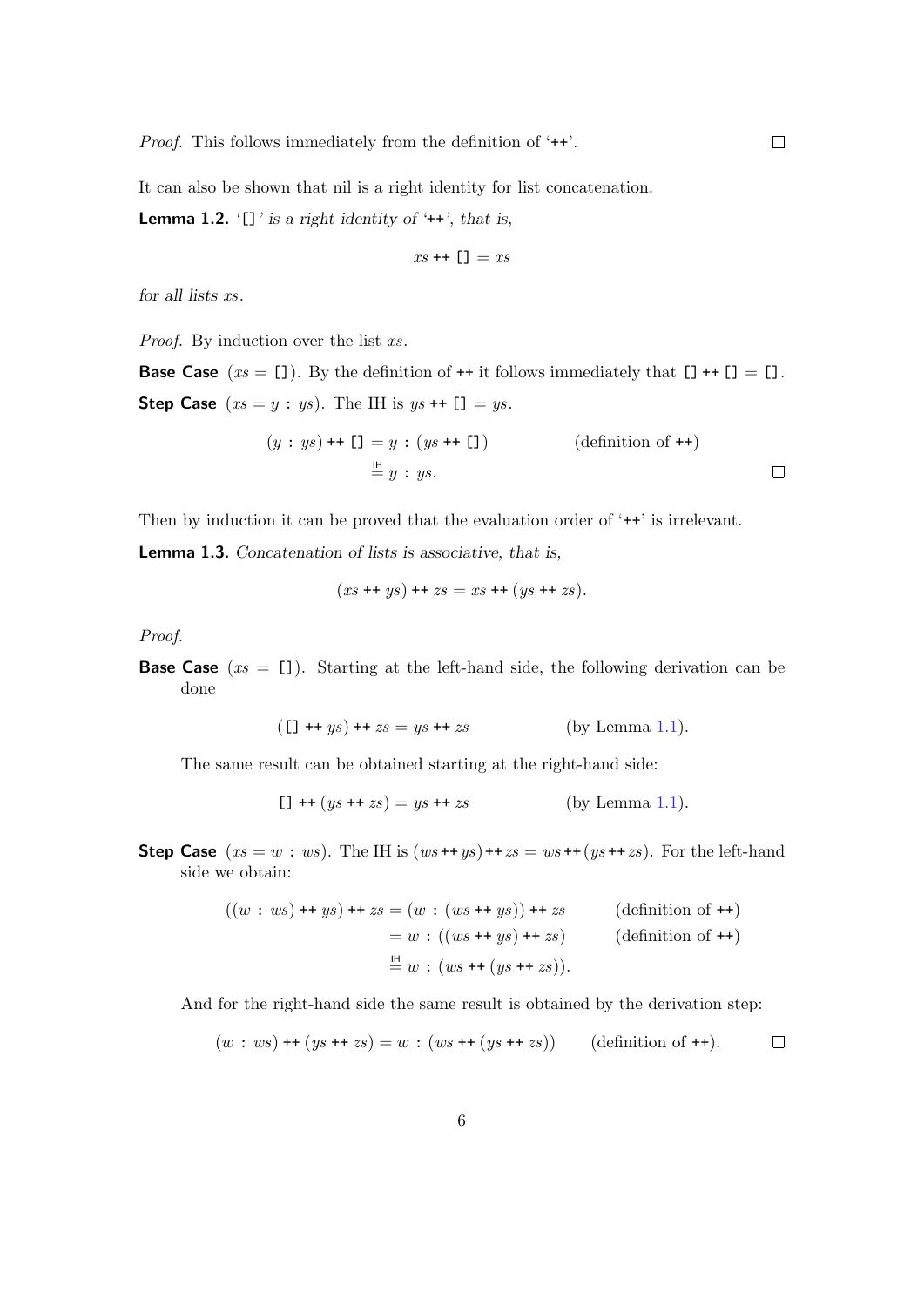In mathematics a structure consisting of a set (here the set of lists) and a binary operation on it (here list concatenation) such that the binary operation is associative and has an identity element (here the empty list) is called a *monoid*. Hence lists together with list concatenation build a monoid.

Another application of induction is to prove that ++ can alternatively be implemented in terms of foldr, where foldr is defined by

foldr  $f$  b  $\begin{bmatrix} 1 \\ 2 \end{bmatrix} = b$ foldr f b  $(x:xs) = f x$  (foldr f b xs)

This amounts to proving the following lemma.

Lemma 1.4.

 $xs + ys =$  foldr (:) us xs

Proof.

- **Base Case** ( $xs = [1]$ ). The base case follows immediately from the definitions of '++' and foldr.
- **Step Case**  $(xs = w : ws)$ . The IH is  $ws + ys = \text{foldr}$  (:) ys ws. Then by transforming the left-hand side we obtain:

$$
(w : ws) ++ ys = w : (ws ++ ys)
$$
  

$$
= w : (foldr (:) ys ws)
$$
  

$$
= foldr (:) ys (w : ws)
$$

# 1.2 General Structures

Not only lists are usable for structural induction. In principle every algebraic data type gives rise to possible structural induction proofs over that type.

### 1.2.1 Binary Trees

As an example binary trees are used to show the more general case of structural induction with several step cases. Recall the definition of the type BTree a given by

data BTree  $a = \text{Empty}$  | Node  $a$  (BTree  $a$ ) (BTree  $a$ )

A binary tree is called perfect if all leaf nodes have the same depth (that is, all paths from the root to some leaf node have the same length). By structural induction the following lemma can be shown.

**Lemma 1.5.** A perfect binary tree t of height n has exactly  $2^n - 1$  nodes.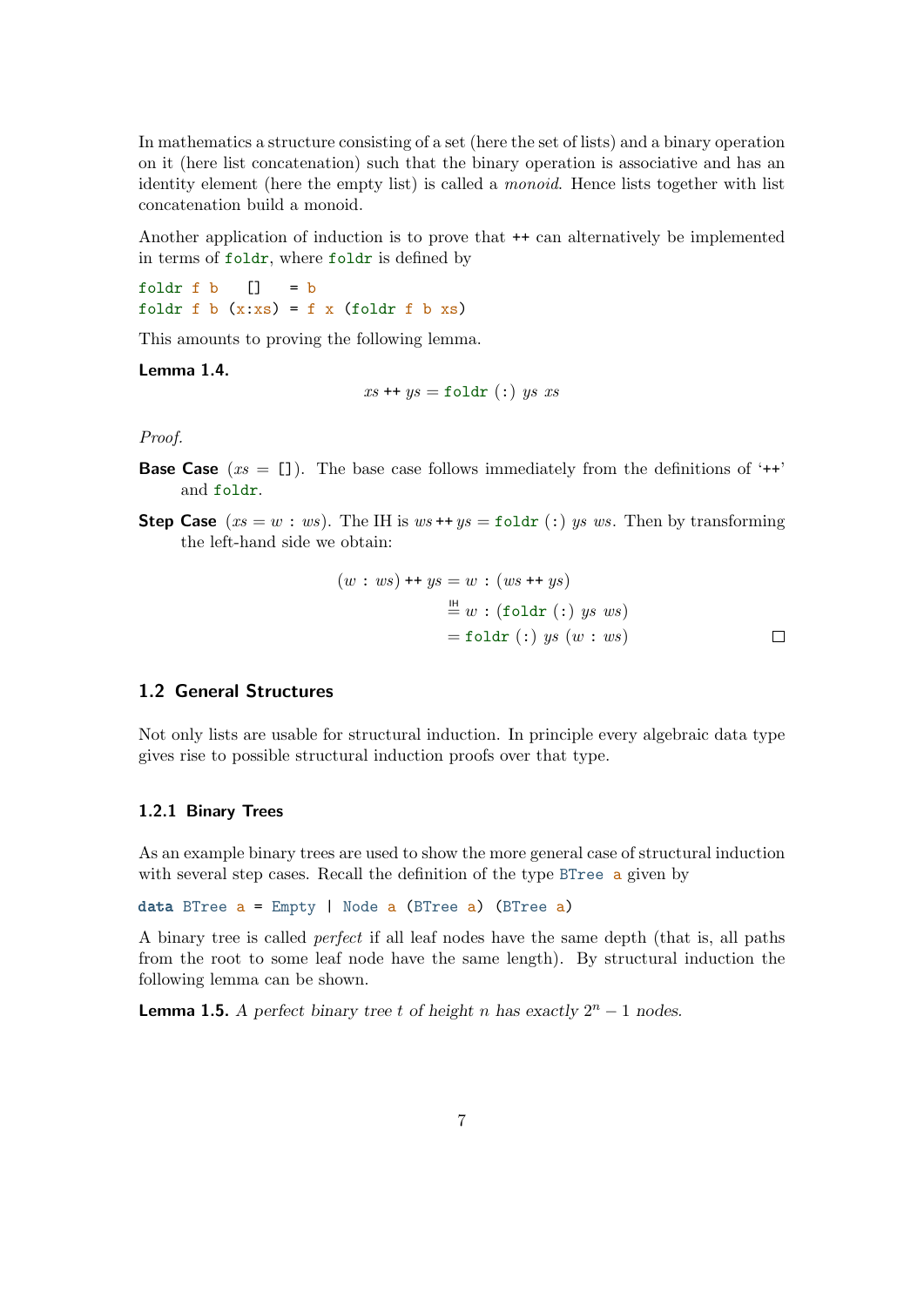Proof.

- **Base Case**  $(t = \text{Empty})$ . By definition of height, the height of an empty tree is 0. Substituting 0 for *n* in the goal results in  $2^{0} - 1 = 0$  which happens to be the number of nodes in an empty tree.
- **Step Case**  $(t = \text{Node } v \mid r)$ . Since t is a perfect binary tree of height  $n + 1$  it follows that  $l$  and  $r$  are perfect binary trees of respective heights  $n$ . Hence by IH it holds that l and r both have  $2^{n} - 1$  nodes. Since t is built by combining l, r, and one additional node, the number of nodes in  $t$  equals the number of nodes in  $l$  plus the number of nodes in r plus one, that is,  $2 \cdot (2^n - 1) + 1$ . The proof concludes by the following derivation:

 $2 \cdot (2^n - 1) + 1 = 2 \cdot 2^n - 2 + 1$  $(multiplication)$  $= 2 \cdot 2^n - 1$  $(addition)$  $= 2^{n+1} - 1$ .  $\Box$ 

### 1.2.2  $\lambda$ -Terms

Another example are  $\lambda$ -terms. Recall that a  $\lambda$ -term t is of the form

$$
t ::= x \mid (t \ t) \mid (\lambda x \ t)
$$

and that the (Haskell) type of (raw)  $\lambda$ -terms is defined by

type Id = String data Term = Var Id | Abs Id Term | App Term Term

The base case for induction proofs is the case without a recursive reference to the definition of terms itself (that is, x for  $\lambda$ -terms and Var for the Haskell type). For the step cases abstractions (( $\lambda x. t$ ) and Abs, respectively) and applications ((t t) and App, respectively) have to be considered for  $\lambda$ -terms and the corresponding data type.

**Example 3.** It can be shown that for every  $\lambda$ -term t the application (t t), that is, t applied to itself, has an odd number of opening parentheses.

#### Proof.

- **Base Case**  $(t = x)$ . The term  $(x x)$  has one opening parenthesis. Since 1 is an odd number that concludes the base case.
- **Step Case**  $(t = (\lambda x. u))$ . The IH is that  $(u u)$  has an odd number of opening parentheses. In the application  $((\lambda x. u), (\lambda x. u))$  two more opening parentheses are added to those of  $(u u)$ . This results in an odd number.